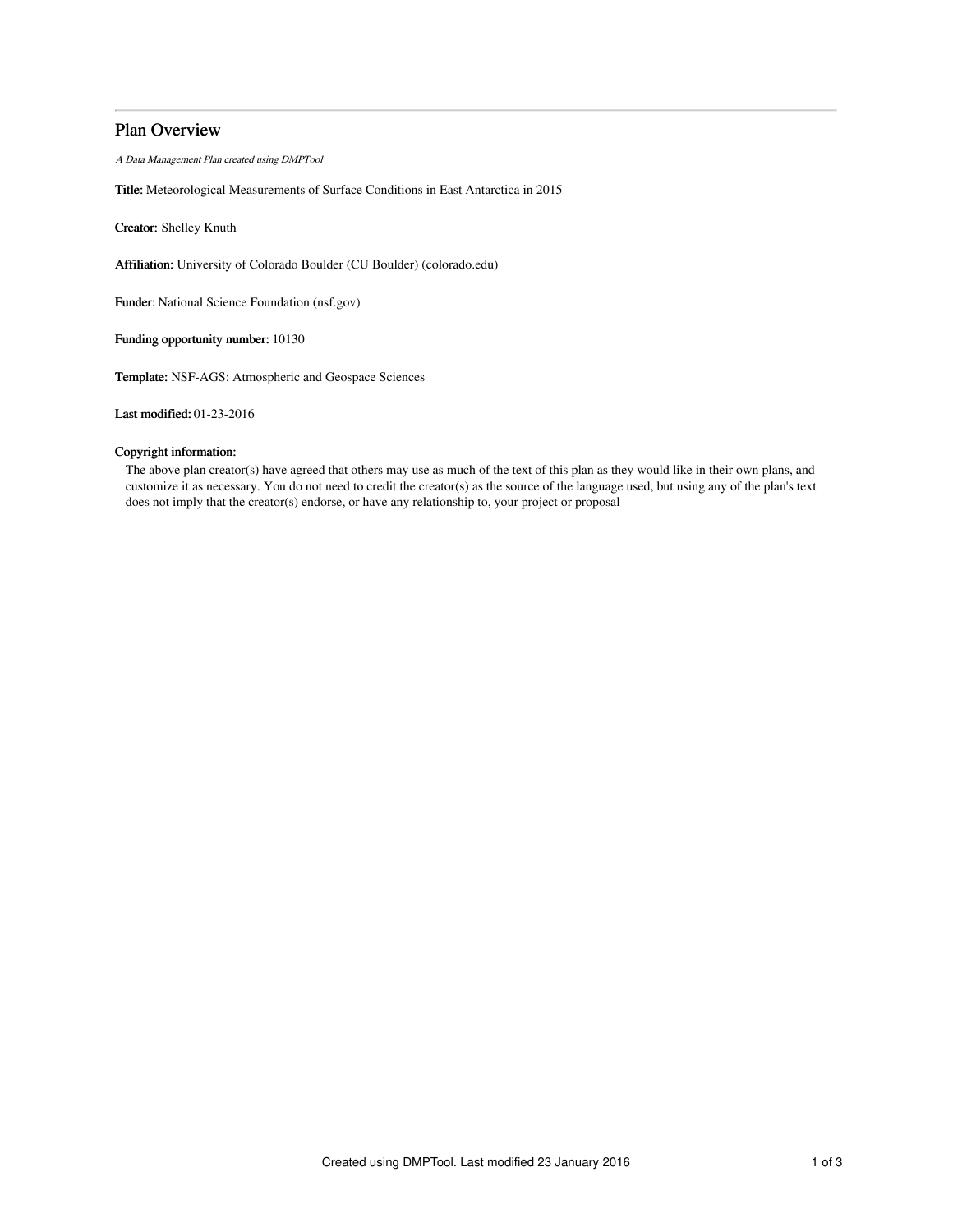## Products of research

Describe the types of data and products that will be generated in the research, such as physical samples, space and/or time-dependent information on chemical and physical processes, images, spectra, final or intermediate numerical results, theoretical formalisms, computational strategies, software, and curriculum materials.

This project will generate observational atmospheric data from 10 new meteorological instruments that will be deployed at various locations across East Antarctica in January 2015. The meteorological data collected will be cloud height and temperature. The data will be collected from the time of the station deployment (expect over several weeks in January 2015) until the following January (of 2016) when the stations will be removed. Latitudes, longitudes, and altitudes for each station are provided in an attached table. The data will be logged in a storage module on the station, and collected at the end of the observing period (January 2016). It is expected that the data collected for one month at each station will be approximately 300 KB, equating to approximately 3.5 MB per station for the 12 month period. For the 10 stations, the total data collection will then be approximately 3.4 GB.

The observational data will be collected on board a 5 meter tall "station" that will house the cloud height and temperature instruments.

This data will complement existing temperature data from a suite of weather stations already present in the Antarctic, but the data collected as part of this proposal will be at new stations. Also, cloud height data is not collected at the other weather stations.

### Data format

Describe the format in which the data or products are stored (e.g. hardcopy logs and/or instrument outputs, ASCII, XML files, HDF5, CDF, etc). What metadata will be part of the data sets produced?

The format of the data would be ASCII text files. It is anticipated that the data would be both .txt and .csv. These formats are ideal for the small, easy to read data that we need.

We will utilize metadata for each dataset. Our metadata will include items such as:

- Logistical information - time/date, location, person installing the station, email of contact person, weather conditions at installation

- Instrument information - what instruments are installed, the companies that make the instruments, height above the snow surface, etc.

- Information about the data, including formats, columns, units, etc.

We hope to use the World Meteorological Organization's standards for metadata as much as possible. These are well documented and provide a general standard for atmospheric scientists.

#### Access to data, and data sharing practices and policies

Describe your plans for providing access to data, including websites maintained by your research group and contributions to public databases. If maintenance of a web site or database is the direct responsibility of your group, provide information about the period of time the web site or database is expected to be maintained. Also describe your practice or policies regarding the release of data—for example whether data are available before or after formal publication and the approximate duration of time that the data will be kept private. Describe your policies (where applicable) for protection of propriety data, privacy and confidentiality, intellectual property, or other rights or requirements.

The data will be accessible initially on our website, located at www.websitefordata.com. We regularly maintain this site (once/week), and will have links where the data can be downloaded via a zip file. The data will be freely available on this website by the end of the grant term (end of 2016). We will also submit the data to the US Antarctic Data Coordination Center (http://www.usap-data.org/), which is a repository intended for long term storage of the data.

The data will be kept available on this website for at least 10 years past the end of the grant.

Citation of the data should be made through a journal article that we will submit describing the data. We will provide a description of this journal article once it becomes published on the website where we house the data.

### Policies and provisions for re-use, re-distribution and production of derivatives

Describe your policies regarding the use of data provided via general access or sharing. If you plan to provide data on a website, will the site contain disclaimers, or conditions regarding the use of the data in other publications or products? If the data or products are copyrighted, how will this be noted on the website? There are no restrictions on using the data, other than proper citation.

#### Archiving of data

Describe whether and how data will be archived and how preservation of access will be handled. For example, will hardcopy logs, instrument outputs, and physical samples be stored in a location where there are safeguards against fire or water damage? Is there a plan to transfer digitized information to new storage media or devices as technological standards or practices change? Will there be an easily accessible index that documents where all archived data are stored and how they can be accessed? If the data will be archived by a third party, please refer to their preservation plans (if available).

The data will be housed in an online repository at the US Antarctic Program Data Coordination Center, which will provide longer term access. We will also provide backups on two machines - one on site, and one off site. A third copy will be kept on a tape that will be kept in a completely different location.

The data will be regularly checked (~once/three months) to ensure its validity. The curator of the data will be the PI of the project (with help of postdocs and graduate students in the group). Regularly scheduled meetings (once/three months) will be held to discuss the data and ensure the PI is kept up to speed.

The data will be kept 10 years past the end of the project.

It is not anticipated that there will be much transforming of the data for long term preservation, other than zipping the text files. Metadata (in text files) will be kept with the data. Any relevant code that may be used to transform the original text files will also be cleaned up and stored with the data.